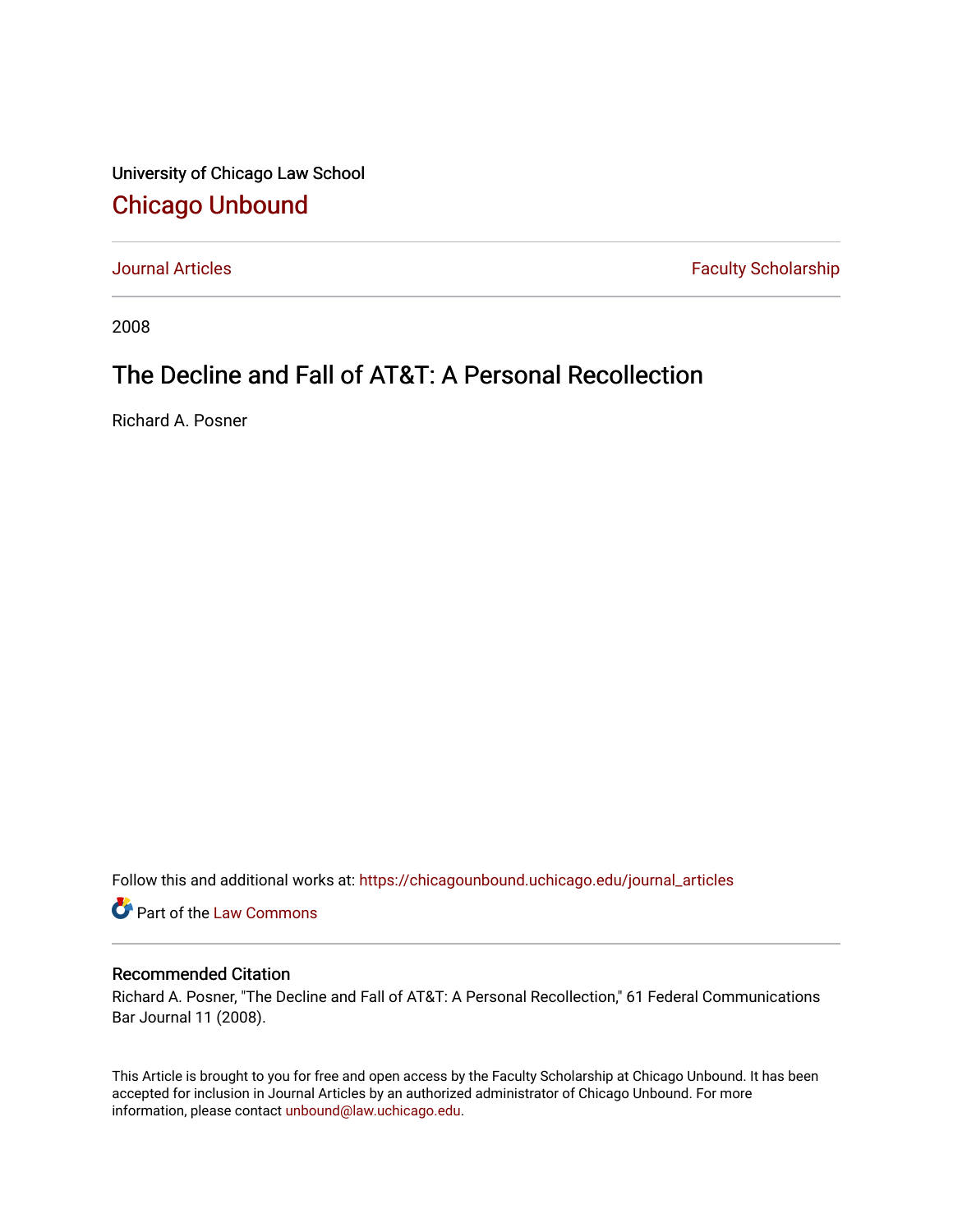## **The Decline and Fall of AT&T: A Personal Recollection**

## **Richard A. Posner\***

Thank you very much, Chris. I needed a generous introduction because **I** realized, listening to the very interesting talks this morning, that **I** hadn't thought about telecommunication policy since **1981.** I'm a kind of Rip van Winkle here, invited to give an antiquarian talk.

**I** was struck **by** Mr. Weber's very lucid discussion of the history of telecommunications technology. He made a powerful argument that everything that's happened in telecommunications policy has been the result, ultimately, of technological progress, and that the lawyers and the economists and the judges and the legislators and the bureaucrats are corks bobbing on the technological waves. So my talk will be not only antiquated but epiphenomenal. Moreover, it is a talk from memory, and I do not warrant its complete accuracy.

In the fall of 1967 I left the Solicitor General's office to become General Counsel of President Johnson's Task Force on Communications Policy. "General Counsel" was a rather grandiose title for my role—the entire staff of the task force consisted of no more than five or six persons, only one other of whom was a lawyer. The staff was under the direction of a very able young fellow named Alan Novak, a Yale Law School graduate who was a personal assistant to Eugene Rostow. Rostow, the former Dean of the Yale Law School, was the Undersecretary of State for Political Affairs and the chairman of the task force. It was noted at the time that the fact that Rostow had been made chairman of this task force was a testament

**<sup>\*</sup>** Judge, U.S. Court of Appeals for the Seventh Circuit; Senior Lecturer, University of Chicago Law School. This is the slightly revised draft of a luncheon talk given on April 18, 2008, at a conference at the University of Pennsylvania Law School on "The Enduring Lessons of the Breakup of AT&T: A Twenty-Five Year Retrospective."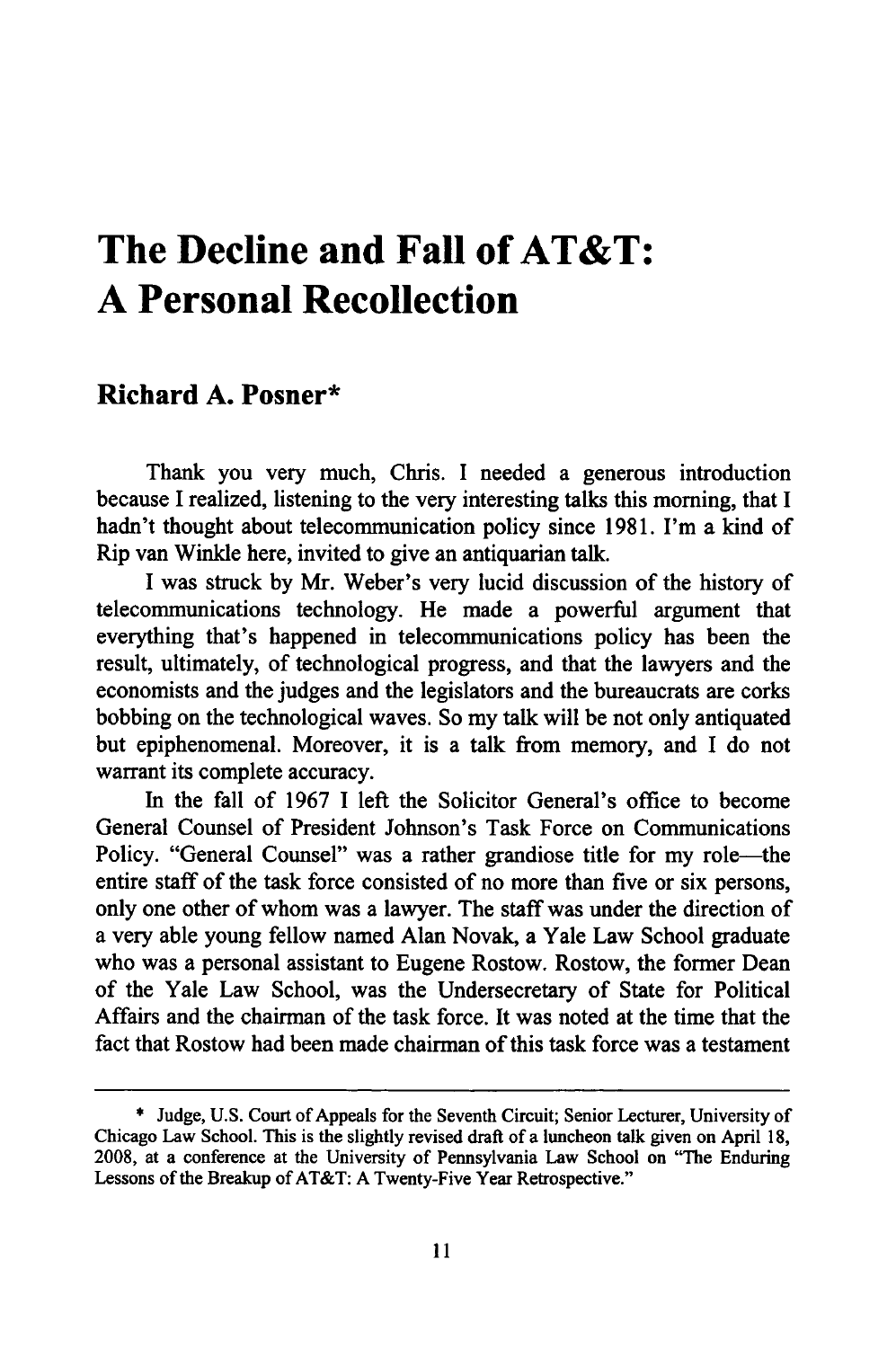to his unimportance, because the third-ranking official in the State Department would not be given such a modest and peripheral task if he were really an important official. All I remember of him is his beautiful office in the State Department and that he was the best-tailored man I had ever met. He was elegant and lordly but didn't seem to have anything to say about telecommunications policy. I do remember that his favorite word seemed to be "démarche"--a diplomatic word meaning, actually, just "statement."

A curiosity that didn't strike me until today is that there didn't seem to be anyone between Gene Rostow and Staff Director Novak. You'd think there would be a task force with members and a staff of young people reporting to it. But there was just Rostow, and he took no interest, as far as I could tell at any rate, in the project.

There was a fine economist on our staff whom we called the Director of Research-Leland Johnson-a very good price theorist from Rand who had achieved a measure of academic celebrity for what was called the "Averch-Johnson" effect--- the incentive of price-regulated firms to overinvest because their capital costs were not constrained as effectively as their operating costs. Lee Johnson was excellent, and I learned a lot from him about price theory.

The task force had a very broad mandate, and much of what we dealt with had nothing to do with the regulation of AT&T. Cable television was just emerging from its original, very limited role of overcoming topographical obstacles to broadcast transmission, but already dreamers were talking about hundreds of channels and how that plenitude would transform American culture. We also became involved in intense debate over pay television-whether allowing it would erode a sense of community somehow created by free (to the viewer, that is) television. And we spent much time discussing companies that you've probably never heard of called "record carriers," obscure common carriers that handled international telex traffic (telex—another fossil). There were policy issues concerning them and also concerning satellites—communication satellites were just coming on line. But we did talk extensively with and about AT&T, and Bill McGowan, the founder of MCI, came and lobbied us, as of course did AT&T.

We were skeptical about the social value of AT&T's monopoly of telephone service, and about common carrier regulation in general. Even though the 1960s was an era of renewed collectivism-the era of the Great Society programs-the collectivist impulse somehow coexisted with skepticism about public utility and common carrier regulation, which seemed old-fashioned and anticompetitive. That skepticism had arisen in the 1950s, and in the 1960s George Stigler and other distinguished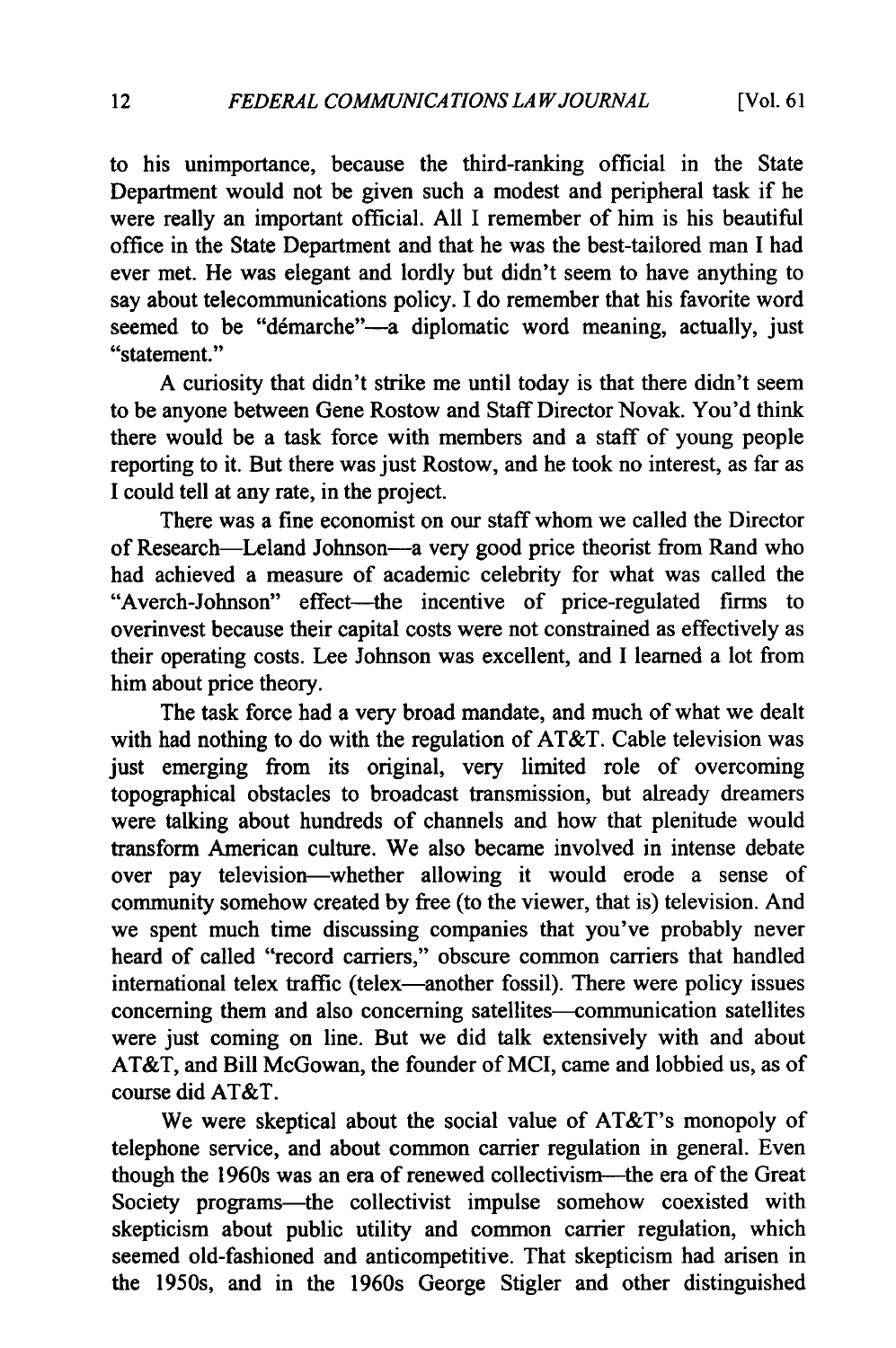economists published highly critical artizles about regulation. This skepticism was magnified when one met the regulators and regulatees. Moreover, hostility toward monopoly was an aspect of the antitrust culture of the 1950s and 1960s, and antitrust was a "liberal" policy that coexisted comfortably with the liberal thrust of the Great Society.

I left the task force to join the faculty of the Stanford Law School in the summer of 1968. I think we had pretty much finished—we the staff at any rate—the task force's report. But before it was released to the public it was submitted to the White House and there I think it got diluted in some ways. The report was finally issued in December of 1968, at the very end of the Johnson administration; and then Nixon came in. So I don't know what effect on policy the report had. But the very able engineer on our staff, Walter Hinchman, became the head of the Common Carrier Bureau of the FCC, which was already beginning to turn against AT&T, and Hinchman helped it turn further. What Weber told you in his talk was very pertinent. New technologies had arisen that facilitated competition, such as microwave towers for long-distance telephone service, which were much cheaper than building underground cables.

I also think that AT&T's attitude of never yielding an inch irritated people, including the officials and staff of the FCC. *Hush-a-Phone* (a rubber cup-like device that one attached to the speaking end of the phone so that other people in the room couldn't hear what you were saying, and that AT&T claimed was a forbidden "foreign attachment" to the telephone network) was the famous example of that absurdity. And so in 1968 the FCC issued the *Carterfone* decision, which for the first time permitted "foreign" interconnection with AT&T's network (over AT&T's objection)--it was just acoustical coupling, but nevertheless the decision was a portent. The logjam was beginning to break at the FCC, and maybe the task force report (or just the existence of the task force) had some effect in encouraging the FCC in its new course.

I had become interested in telecommunications policy as a result of my work on the task force; the first course I taught at Stanford Law School was on telecommunications policy. I started writing about regulation, and published an article in the first issue of Paul McAvoy's *Bell Journal of Regulation* on cross-subsidization in regulated industries. Other articles followed. And then in 1973 the AT&T suit was filed, and shortly after that I was asked to give a talk in New York, I think mainly to securities analysts, about the case. I recall saying that the suit seemed like a long shot-a suit to break up such a large and heavily regulated common carrier. All of AT&T's services were provided by tariffs approved by the FCC, and it seemed unlikely that an antitrust suit would be allowed to disrupt this system of tariffed pricing and limited entry. But of course it turned out that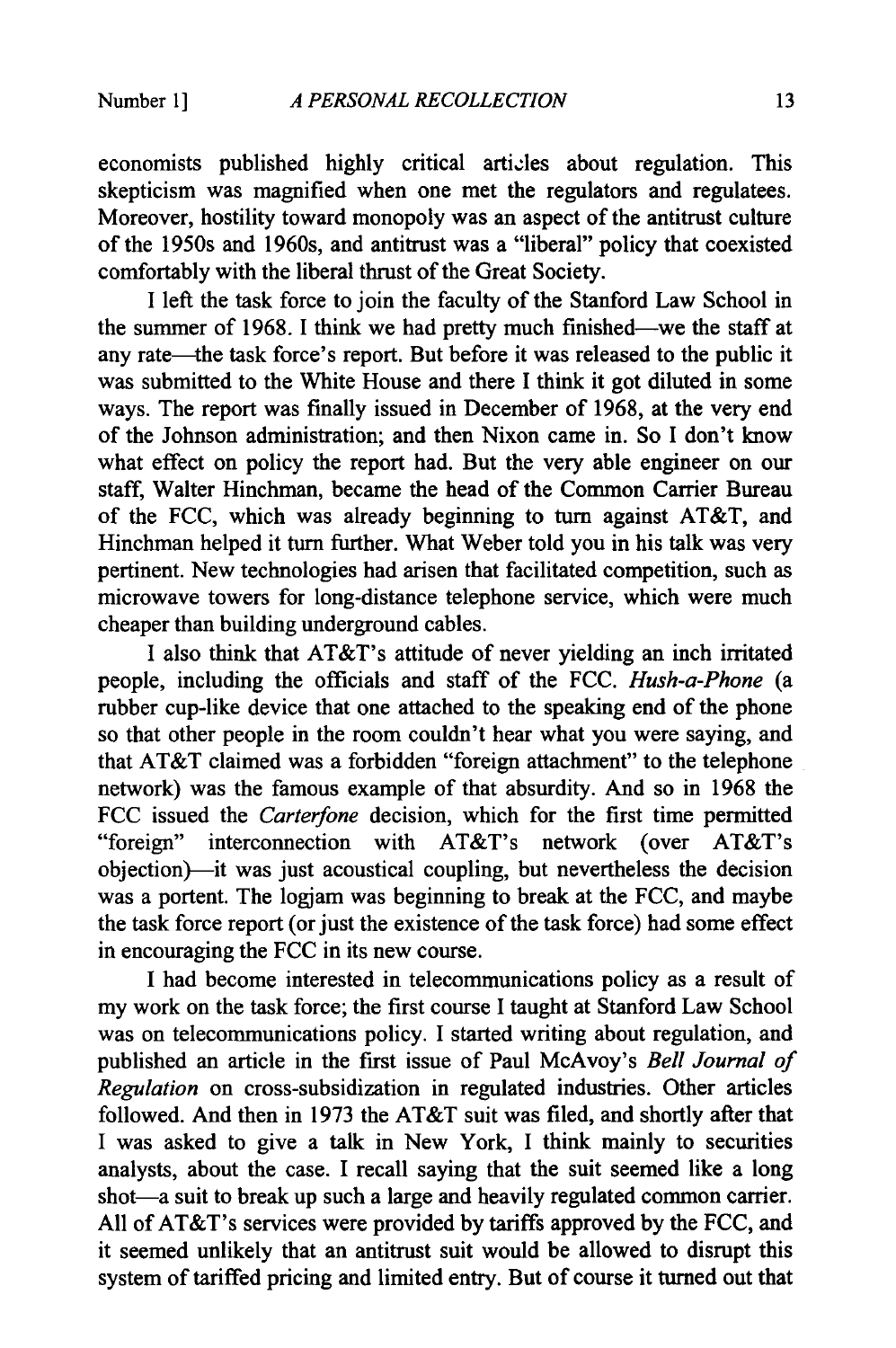the FCC, which became progressively more hostile to AT&T, was happy to allow the antitrust suit to proceed, and it made sure that it didn't create regulatory obstacles to the suit by approving exclusionary tariffs.

At the end of my talk to the analysts, an AT&T lawyer came up to me-I think it was Harold Levy, who was the senior AT&T lawyer on the case under AT&T's general counsel, Mark Garlinghouse-and asked me whether I might be interested in consulting for AT&T on the case. So I said: sure, why not? I was interested in telecommunications policy and I was pleased at the thought of making some welcome money consulting. That began what became a pretty heavy involvement in the case for a period of about four years. But oddly, I don't remember a great deal about those four years of consulting. I think the reasons are that most of my work consisted of attending meetings in New York (though I must have written memos before and after the meetings, but I don't remember any of that and I have no copies) and that the meetings were always the same.

There were two major law firms involved on AT&T's side of the case-Dewey Ballantine and Sidley & Austin. George Saunders, then a youngish partner at Sidley and extremely able and colorful, was the principal outside lawyer. He attended all these meetings as did lawyers from AT&T, usually led **by** Harold Levy. In addition, AT&T formed something called "Administration D," a gigantic in-house paralegal and support apparatus, bursting with engineers and functionaries of all sorts.

The reason the meetings were so repetitious, which is why they're such a blur in my memory, was captured in a joking comment that George Saunders used to make to me about Will Baumol, the principal economic adviser for AT&T on the case-a very distinguished economist then at Princeton, very articulate, and a regular participant in the meetings. George used to say: "You know, Baumol has made a great deal of money by telling AT&T that two plus two is four. If you then take away two, you're back to two. But if you add one, you then have three. And if you double it you've got six. And if you then divide by three .... **."** What he meant was that Baumol (and George and I and others, as well) would explain in these meetings over and over again the very most basic elements of regulatory economics-economies of scale and scope, cream skimming, vertical integration with nonregulated entities (such as Western Electric, the manufacturing arm of the Bell System), limitations on entry, and so forth. The audience--the AT&T lawyers and engineers--was stubbornly unreceptive. They didn't like this stuff, and they didn't understand it. So it had to be repeated to them over and over again.

One thing that struck me early on was that AT&T did not match my impression of a private company. It reminded me of the government; I had been in the government for several years before becoming an academic.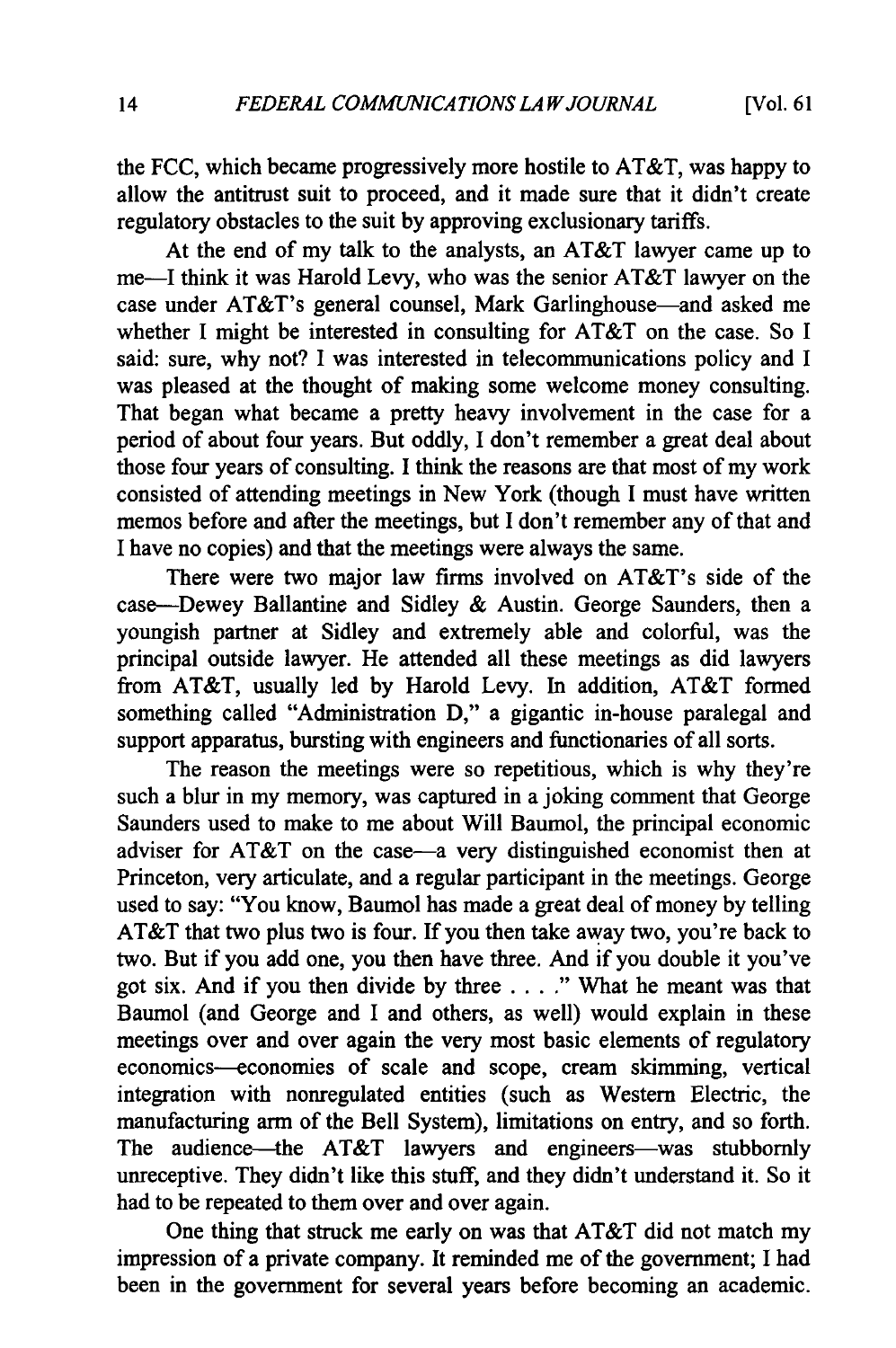AT&T was very bureaucratic. And, remarkably, it didn't seem to have any interest in customers. It didn't like competition; that was clear. But more fundamentally, there didn't seem to be any entrepreneurial spirit. I didn't know much about private companies, but this was certainly not what I expected.

AT&T believed for example that nobody should be permitted to interconnect with the network except GT&E and a couple of other small vassal-like telephone companies that were also permitted to interconnect with it. In particular there must be no interconnection by MCI, AT&T's *bête noir*, and no attachment of terminal equipment by customers (that is, no "foreign attachments"). That was AT&T's absolute line of defense: not one step backwards, as Stalin said when the Germans were approaching Stalingrad.

We told AT&T that it would have to be able to give reasons for its position to a court. We heard three reasons, or at least that's all that I remember. The first was that if someone bought his own piece of terminal equipment, attached it to the network, and sent a powerful electric current through it, a telephone lineman working many miles away might be electrocuted. I don't know whether that was even a theoretical possibility. When we asked whether there had ever been an accident of that sort, the AT&T engineers said no. But it could always happen; there could always be a first time. As far as I know, there's still never been such an accident, because the power that goes through the phone lines is very low. A big surge would just blow a fuse rather than cause death by electrocution. So that argument was a loser.

The next argument they pushed on us involved the Department of Defense. The Department had asked AT&T to harden its microwave towers and underground cables, at AT&T's own expense, against a nuclear attack (to win that nuclear war, we would need survivable communications!). The Department had also (I think, though my memory is hazy on this point) pressed AT&T to build another underwater cable, so that Soviet submarines would have greater difficulty interrupting our global communications. And so AT&T said: look, MCI is not hardening its microwave towers. It has these flimsy towers and when the bomb goes off they're going to be blown down. And it would be unfair therefore to allow MCI to compete with AT&T because MCI wouldn't incur these tremendous expenses.

I thought this a dubious point. It seemed strange that a military measure should be financed by telephone ratepayers rather than by federal taxpayers. But worse than that, the argument had the odor of conspiracy between AT&T and the Defense Department: AT&T would finance a military defense measure so it wouldn't be in the Defense Department's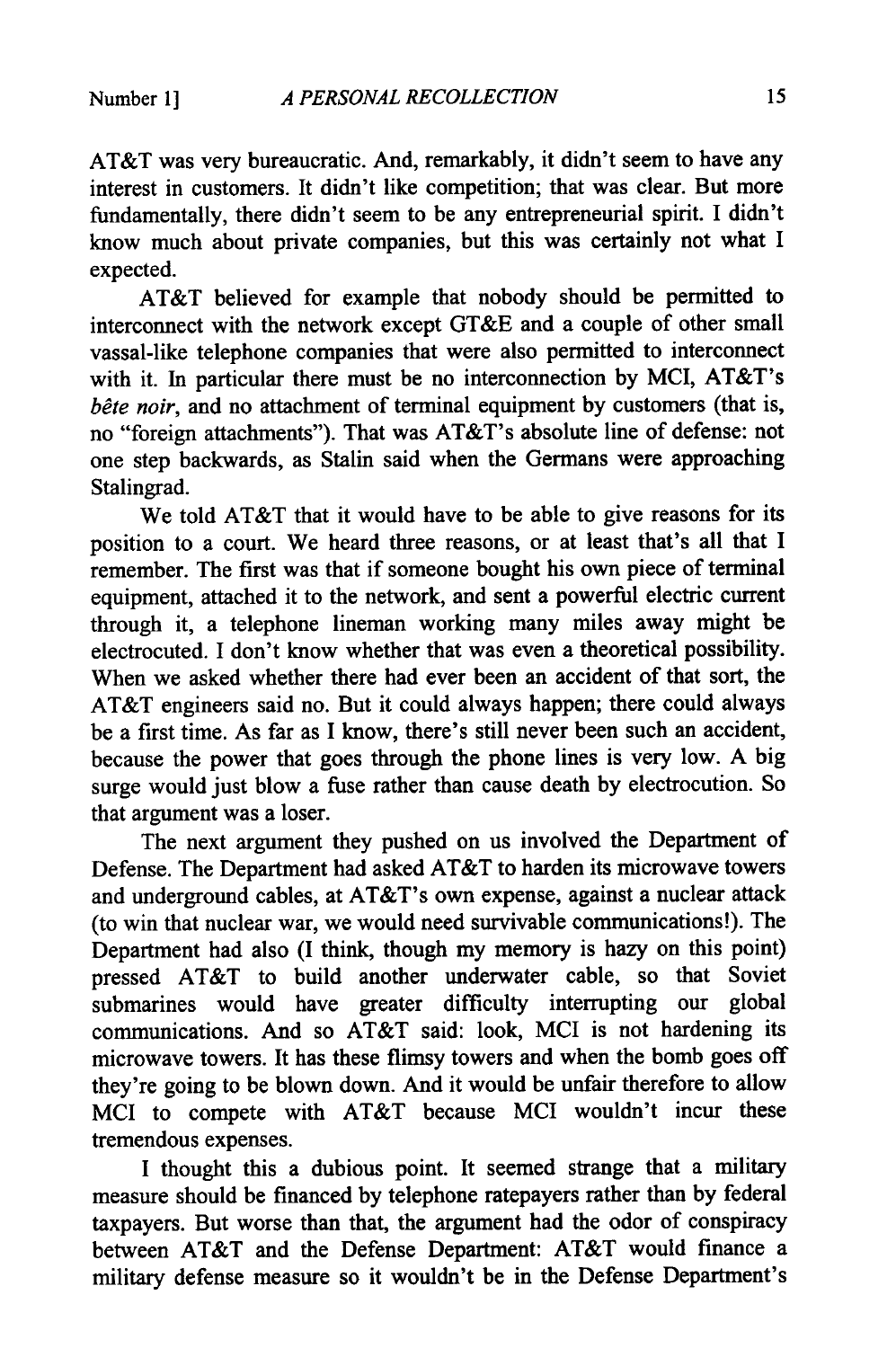budget and in exchange the Defense Department would support AT&T's monopoly. Military officials testified (and argued inside government, as they did in trying to get the antitrust case against AT&T dropped) that AT&T was an integral part of the defense community and must not have its willingness to invest in defense measures undermined because it would be competing with companies that didn't incur any of that expense (AT&T might have been content with the alternative of the FCC's requiring MCI to harden its facilities, because MCI couldn't have afforded to do that).

AT&T's third argument, and the one it pressed hardest on us, was related to the electrocution argument; it was that you couldn't trust customers, whether businesses or individuals, to maintain their terminal equipment. It was essential that they be required to lease it from Western Electric. Then AT&T would replace it when it malfunctioned or wore out. If you let customers attach their own equipment, they'd buy lousy equipment, not maintain it, and when it broke down, blame the telephone network, and then AT&T would have to spend a lot of time and money trying to figure out whether it was an equipment failure or a network failure. The company didn't want that expense.

So I said to the AT&T lawyers and engineers at one of our meetings: By the same token, shouldn't manufacturers of television sets refuse to sell the set but instead lease it only, so that they wouldn't have to worry about customers who kept it too long or didn't maintain it? And they said: Yes, probably the television-set manufacturers should do that. And then I said: Well, taking that a step further, wouldn't it make sense for clothing manufacturers to refuse to sell clothing but instead just lease it? Suppose a shirt lasts three years on average before it frays or the buttons fall off-the manufacturer would lease the shirt to you for three years, at the end of which time you'd return the shirt and receive a fresh one. At this point the AT&T engineers realized they were being teased, and they said: No, that wouldn't make sense. But they couldn't articulate a reason why, with television sets or telephone equipment, leasing was the way to go but not with clothing.

So I began to think that while the government's case still looked like a long shot, the AT&T people didn't seem to have any good reasons that they could give in support of their position.

At some point during this four-year period I was asked to help organize a meeting for AT&T at which leading economists would come and talk about the case with the AT&T legal team. AT&T was already busy assembling a huge stable of economists as potential witnesses. I think it may have been part of the AT&Ters' generally favorable attitude toward monopolization. They thought (I conjecture) that maybe they could monopolize the economics industry and leave no expert witnesses for the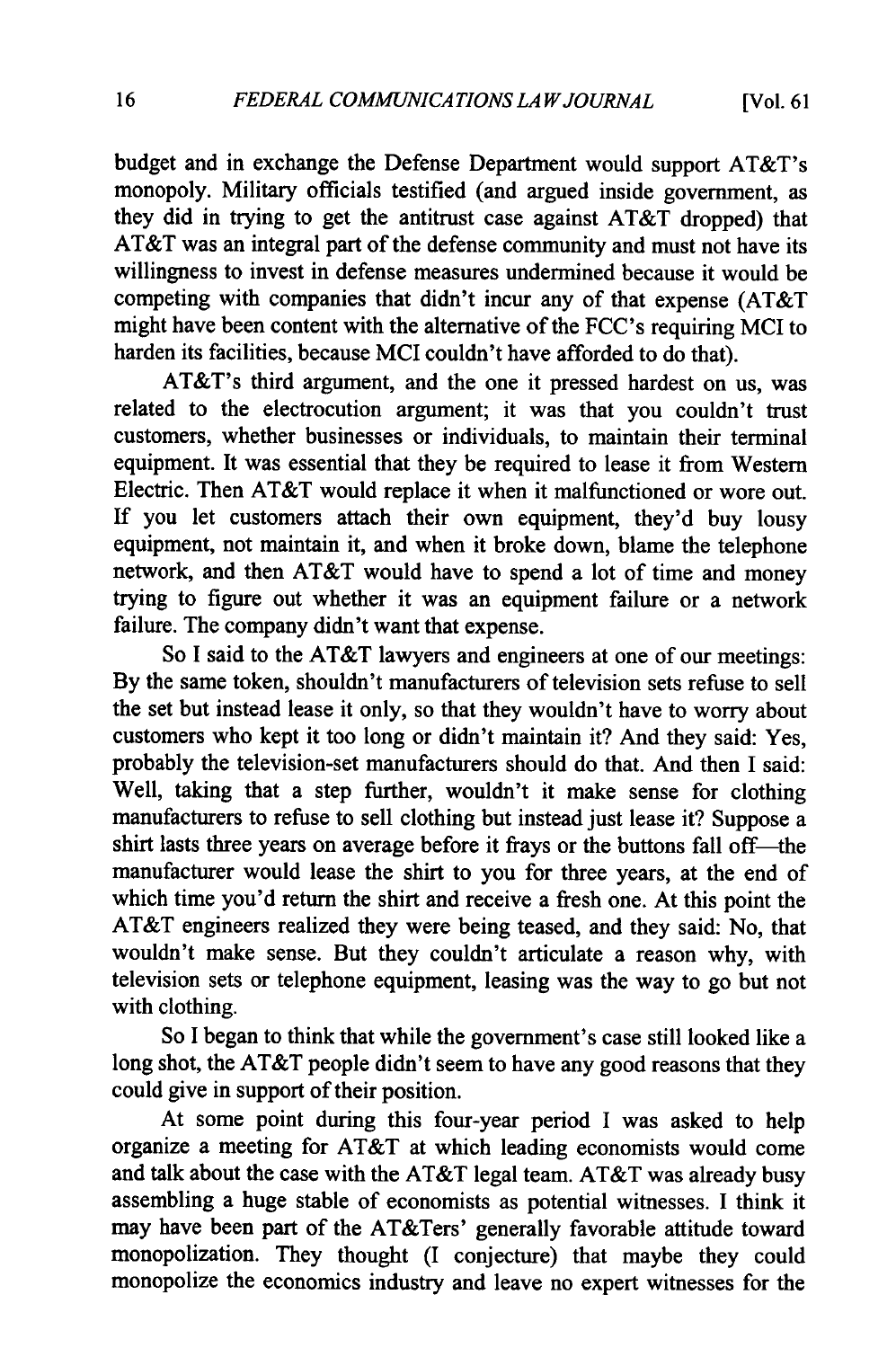Justice Department! So we had this session, in Princeton, and a number of very good economists attended. George Stigler was one of them, and George, kind of out of the blue, said to the AT&T people: Of course you're going to lose the case; the only question is what kind of relief you may be able to negotiate. I don't remember the reason he gave, but I think it was something along the lines of: you are so big, you are a monopoly, they're going to have to find that you violated the Sherman Act. The AT&T people were really taken aback by this—they knew that George was a very distinguished economist and also a very conservative one. So I think they began thinking: Yes, we could lose it. They also started getting negative signals from Judge Greene, who was presiding over the case in the federal district court.

My work for AT&T came to a rather abrupt end, I think around 1978. By this time, I was a member of the company's informal steering committee for the case. The steering committee held a meeting chaired by the company's general counsel, Mark Garlinghouse, who I later learned, to my surprise, had actually wanted to open AT&T up to competition. That was not the impression he gave at our meetings, but apparently behind the scenes he was losing faith. At this meeting-there were probably about a dozen people there, mainly, I think, lawyers-Garlinghouse passed out a one-page document outlining AT&T's strategy in the case. It said that the strategy was to delay the litigation-to stretch it out as long as possible. Garlinghouse asked who agreed that this was the correct strategy. Everyone agreed except me. And  $\bar{I}$  said (I'm not sure why; I haven't seen the document since that day thirty or so years ago, because we were told to turn it in before we left the meeting, but there must have been something in it beyond just touting the benefits of dragging their heels) that I didn't think we should adopt this strategy, because this was not an ordinary private litigation. This was a Department of Justice lawsuit and I feared that we could be accused of obstruction of justice by adopting a deliberate policy of delay. That was not a popular suggestion! George Saunders told me later that Garlinghouse had wanted to fire me, but that George had dissuaded him. Nevertheless, there was very little demand for my services after that, which was fine because I had other things to do and also I was worried about that obstruction of justice issue. I didn't want to be implicated.

My last involvement with the case came in 1981, shortly before I became a judge. I was summoned to meet with Charles Brown, the CEO of AT&T, and another person—probably the president of AT&T, but I have forgotten. Brown told me that AT&T was thinking of making a deal with the government whereby it would divest itself of the local operating companies and in exchange would be relieved from the 1956 consent decree that had forbidden it to go into the computer business. He asked me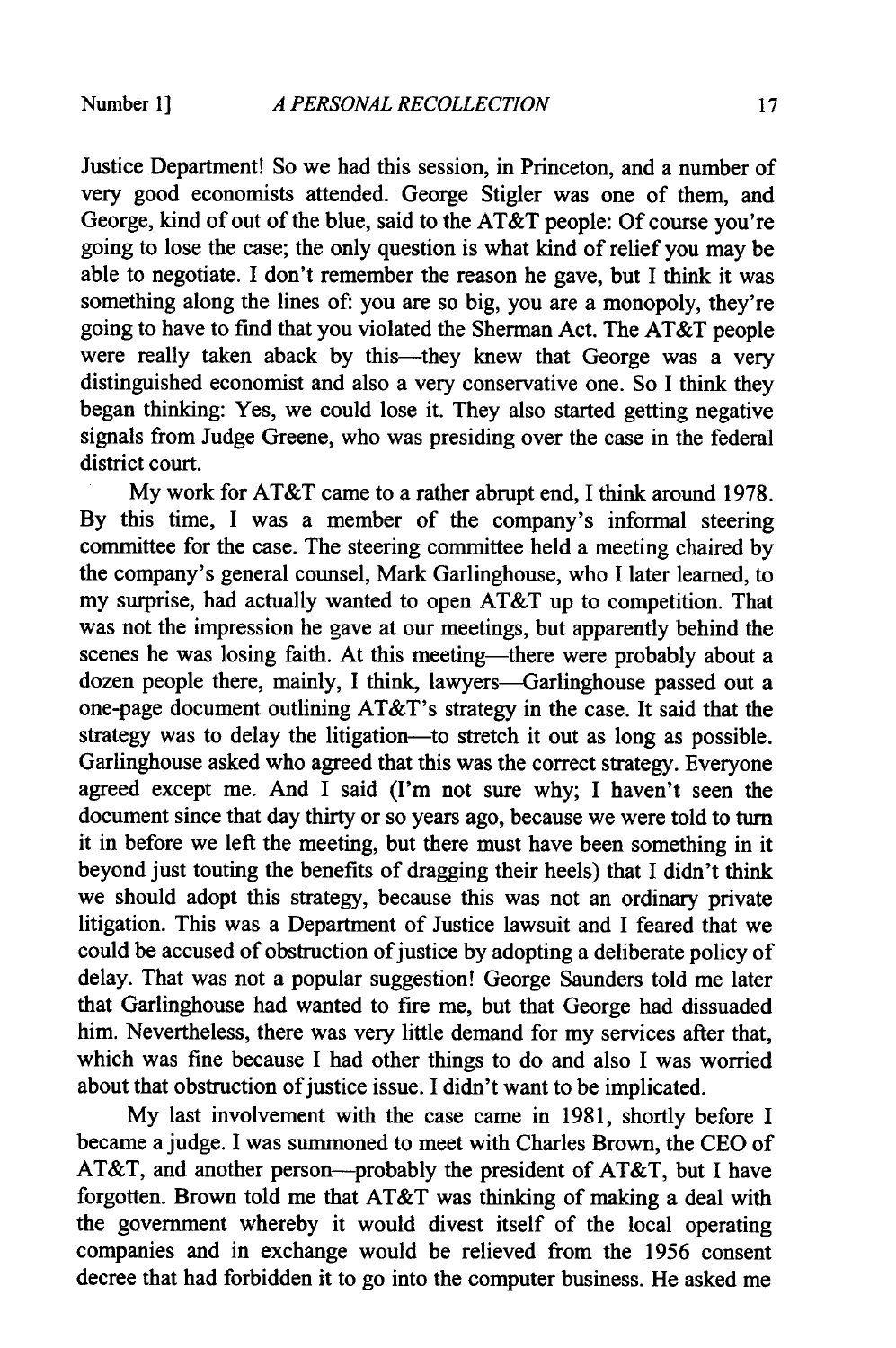[Vol. **61**

what I thought of such a deal and he reminded me—though this is something that had been said for a long time, and as far I know was truethat Western Electric's electronic switching systems, installed throughout the Bell network, were based on the most sophisticated computer technology in the world. He said we (AT&T) have this sophisticated computer technology, the computer industry is booming, and so we think we can-if freed from this incubus (my word I'm sure, not his) of the 1956 decree-be tremendously successful in the computer industry, and so giving up the local companies would be a fair swap. I replied: I don't think that will work for you, because what I've noticed over the years is that AT&T does not have a marketing culture. I remembered from discussions during the consulting meetings I mentioned how derisive the AT&T people had been about customers wanting colored telephones. They thought that was ridiculous. Why on earth would anyone want a colored telephone? I also remember that I had heard of great dissatisfaction with AT&T on the part of its business customers, because if they went to AT&T and explained that they needed a system say for connecting up their offices, AT&T would say fine, we've studied your needs, this is your system. And they'd reply: Well, that's fine, but we'd like to see some alternatives, or we'd like to see something changed here or changed there. And AT&T would say: No, we've studied your needs, this is your system. That was the attitude; they did not respect their customers. And this morning we heard about the instabilities that can afflict a business in which you can't predict your demand. AT&T did a lot of innovation, but they wanted every new thing to be introduced gradually, they wanted uniformity not variety, single not multiple products, and they didn't want customers buffeting them with demands.

So this was AT&T-a gigantic, bureaucratized company, with a million employees during the 1970s-and I said to Brown that I did not think the culture of the company would adapt to the computer industry, because in that industry, even more than in business telephone services, it's not enough to have the very best equipment. The really important thing is to be able to integrate the equipment with the customer's business. Can you explain it to them? Can you make it usable for them, even if their needs are idiosyncratic? That didn't sound like AT&T.

I obviously didn't make any impression on Brown. But whether he really thought that AT&T had a future in the computer industry or whether he just thought he was going to lose the case because of Judge Greene's hostility, because of Bill Baxter's extreme hostility, because AT&T had spent ten years trying to get legislation in Congress to preserve its monopoly and had failed, I don't know. Anyway, that ended my